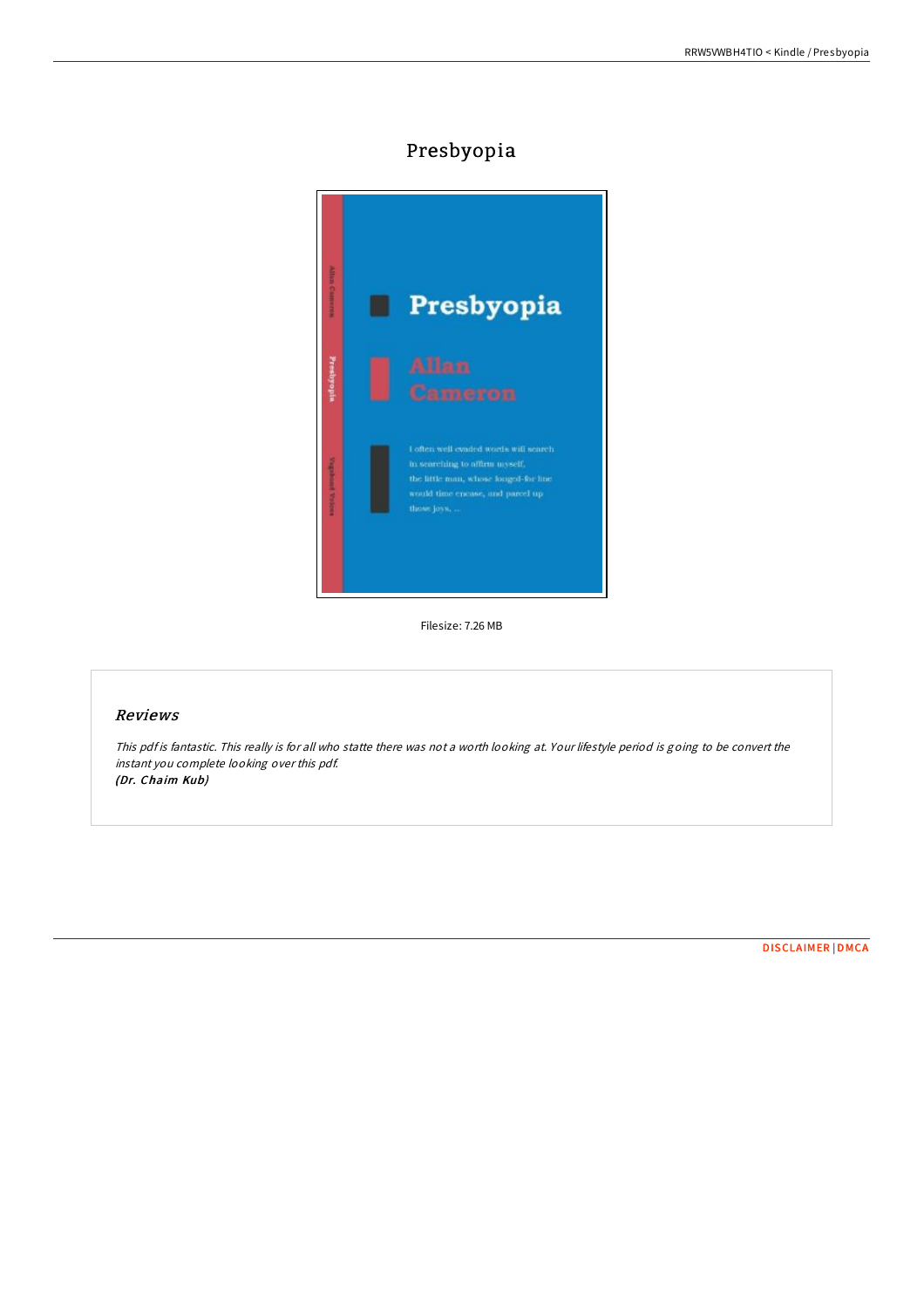#### PRESBYOPIA



To get Presbyopia eBook, remember to refer to the button below and download the ebook or have accessibility to other information which are have conjunction with PRESBYOPIA book.

Vagabond Voices. Paperback. Book Condition: new. BRAND NEW, Presbyopia, Allan Cameron, "My sight if fades and fading faded forms reveals; ageing looks beyond its age to shrivelled centuries beyond decades." The presbyopic poet cannot focus on "the self as subject", but only on what is distant. This collection of poetry attempts to detach the writer from the obsessions that have dominated poetry for so long: sentiment, love, feelings and the autobiographical in general. To completely dispose of these would be dogmatic, and Cameron argues that some of the greatest poets are both presbyopic and myopic. "And yet he fell apart, and headstrong held to that one truth, while falling and parting for his way, his lonely way of wanting justice for the damned." This poetry is unfashionably but unashamedly political and philosophical. Cameron continues to express in another form the contempt he feels for utilitarianism in general, and in particular its crude and extreme variety, as peddled by neo-conservative politicians and their intellectual bag-carriers. At the same time, he attempts to invent new poetic forms. Inspired by some Italian poets (especially Eugenio Montale), he uses metre and some rhyme, but then breaks it up by introducting enjambement and internal rhymes as well. There are English influences too: most surprisingly Rudyard Kipling's "Mary Gloster" in part inspired "Zarathustra's Last Interview", the longest narrative poem in this collection. "We thank thee Lord for having made us free to rule the world and liberate its inner need to be so much more like us." This poetry is unashamedly anti-imperialist. "That war with wings of death does twist and crush and kill the flimsy leathered bag of flesh and bone and liquid life that spills upon the sands, requires no second telling." This poetry is unashamedly anti-war. "Only this empty moment which I spectate...

 $\boxed{=}$ Read Presbyopia [Online](http://almighty24.tech/presbyopia.html)  $\begin{array}{c} \hline \end{array}$ Do[wnlo](http://almighty24.tech/presbyopia.html)ad PDF Presbyopia